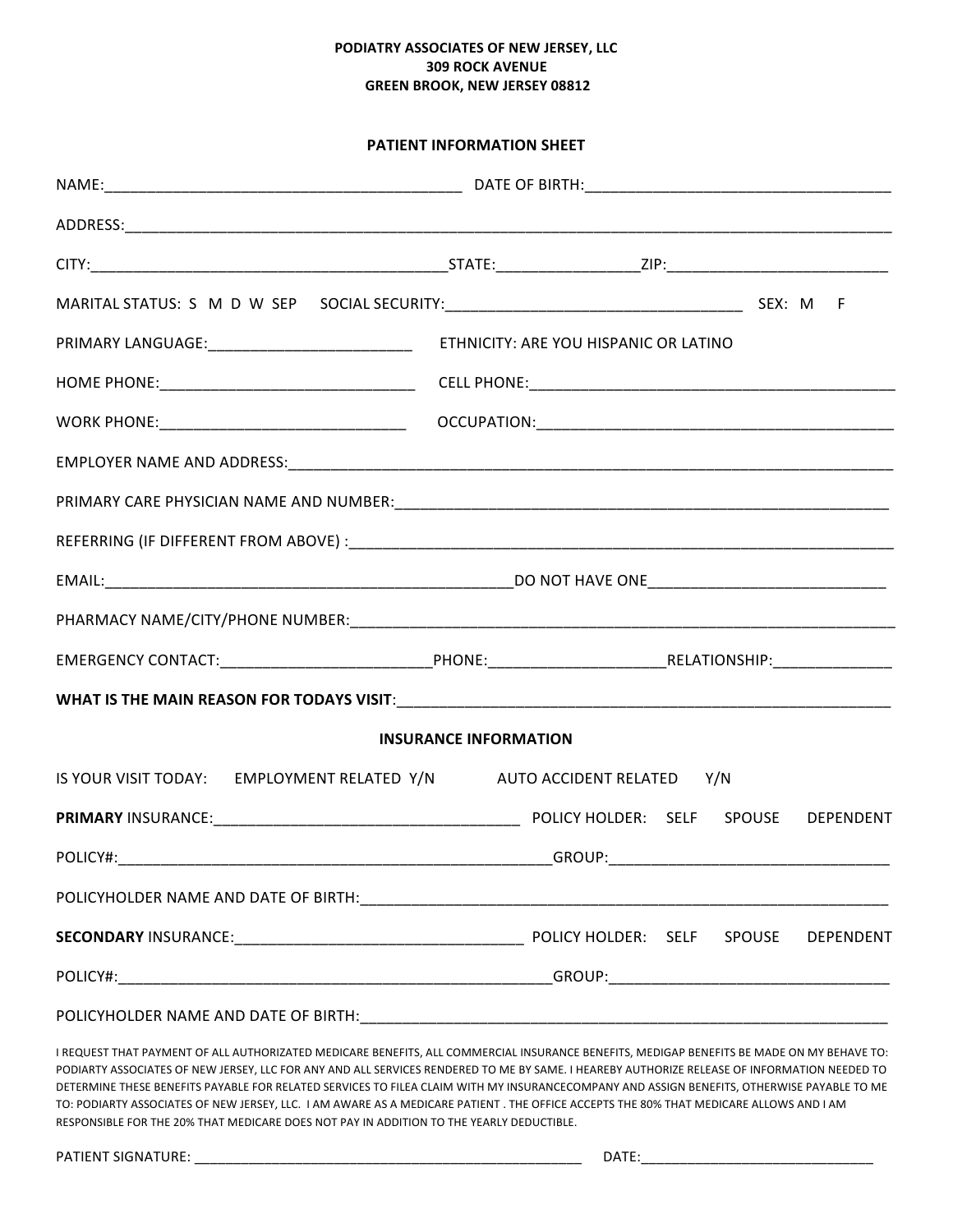### PODIATRY ASSOCIATES OF NEW JERSEY, LLC از ۱۷۵۷ میں ہے۔<br>309 ROCK AVENUE<br>GREEN PROCU - - -

|                                                                                                  |     |                                                       | <b>GREEN BROOK, NEW JERSEY 08812</b> | DATE:__________________________ |  |  |  |
|--------------------------------------------------------------------------------------------------|-----|-------------------------------------------------------|--------------------------------------|---------------------------------|--|--|--|
| DO YOU HAVE ANY PROBLEMS WITH THE FOLLOWING:                                                     |     |                                                       |                                      |                                 |  |  |  |
| <b>VISION</b>                                                                                    | Y/N |                                                       |                                      |                                 |  |  |  |
| SLEEP/FATIGUE                                                                                    | Y/N |                                                       |                                      |                                 |  |  |  |
| <b>SPEECH</b>                                                                                    | Y/N |                                                       |                                      |                                 |  |  |  |
| SWALLOWING                                                                                       | Y/N |                                                       |                                      |                                 |  |  |  |
| APPETITE/WEIGHT                                                                                  | Y/N |                                                       |                                      |                                 |  |  |  |
| <b>BLADDER FUNCTIION</b>                                                                         | Y/N |                                                       |                                      |                                 |  |  |  |
| <b>BOWEL FUNCTION</b>                                                                            | Y/N |                                                       |                                      |                                 |  |  |  |
| GAIT/WALKING                                                                                     | Y/N |                                                       |                                      |                                 |  |  |  |
| BLEEDING DISORDERS Y/N                                                                           |     |                                                       |                                      |                                 |  |  |  |
| <b>PAIN</b>                                                                                      | Y/N |                                                       |                                      |                                 |  |  |  |
| <b>MOOD</b>                                                                                      | Y/N |                                                       |                                      |                                 |  |  |  |
| <b>BREATHING</b>                                                                                 | Y/N |                                                       |                                      |                                 |  |  |  |
| DIABETES/THYROID                                                                                 | Y/N |                                                       |                                      |                                 |  |  |  |
| DO YOU SMOKE                                                                                     | Y/N |                                                       |                                      |                                 |  |  |  |
| DO YOU DRINK ALCOHOL Y/N HOW MUCH__________________________                                      |     |                                                       |                                      |                                 |  |  |  |
| HEIGHT:                                                                                          |     | _____________________  WEIGHT:_______________________ |                                      |                                 |  |  |  |
|                                                                                                  |     |                                                       |                                      |                                 |  |  |  |
|                                                                                                  |     |                                                       |                                      |                                 |  |  |  |
|                                                                                                  |     |                                                       |                                      |                                 |  |  |  |
| <b>MEDICAL PROBLEMS</b>                                                                          |     |                                                       | SURGERIES/HOSPITALIZATIONS           |                                 |  |  |  |
|                                                                                                  |     |                                                       |                                      |                                 |  |  |  |
|                                                                                                  |     |                                                       |                                      |                                 |  |  |  |
| HAS ANYONE IN YOUR FAMILY HAVE OR SUFFER FROM THE FOLLOWING? M=MOTHER F=FATHERS=SISTER B=BROTHER |     |                                                       |                                      |                                 |  |  |  |
| CANCER _______STROKE _______DIABETES ________HEART DISEASE ______HIGH BLOOD PRESSURE             |     |                                                       |                                      |                                 |  |  |  |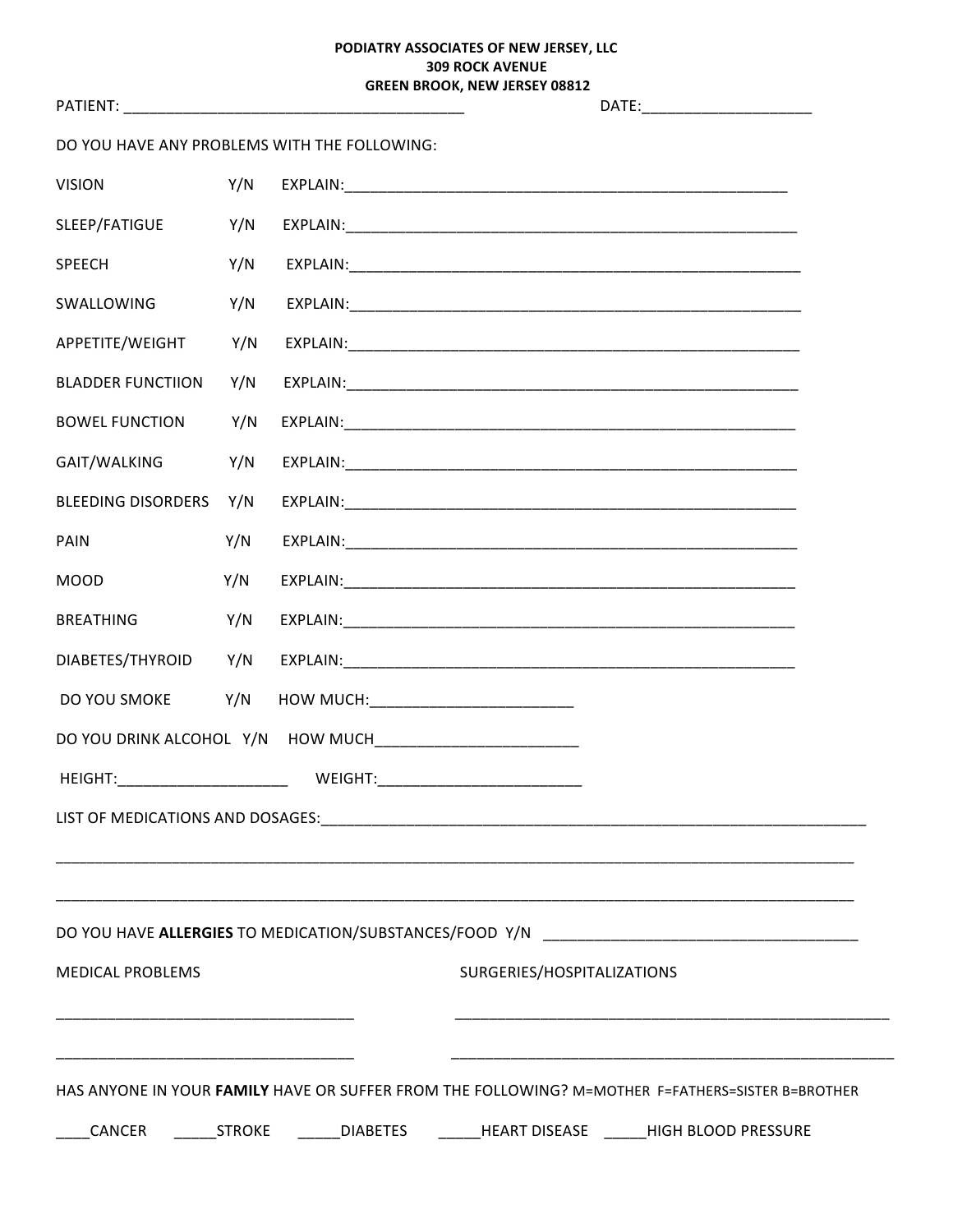### **PODIATRY ASSOCIATES OF NEW JERSEY, LLC 309 ROCK AVENUE GREEN BROOK, NEW JERSEY 08812**

## ACKNOWLEDGEMENT OF RECEIPT

## OF

# NOTICE OF PRIVACY PRACTICES

I acknowledge that I was provided a copy of the Notice of Privacy Practices and that I have read ( or had the opportunity to read if I so chose) and understood the notice.

\_\_\_\_\_\_\_\_\_\_\_\_\_\_\_\_\_\_\_\_\_\_\_\_\_\_\_\_\_\_\_\_\_\_\_\_\_\_\_\_\_\_\_\_\_ \_\_\_\_\_\_\_\_\_\_\_\_\_\_\_\_\_\_\_\_\_\_\_\_

PATIENT NAME (please print) DATE

\_\_\_\_\_\_\_\_\_\_\_\_\_\_\_\_\_\_\_\_\_\_\_\_\_\_\_\_\_\_\_\_\_\_\_\_\_\_\_\_\_\_\_\_\_

SIGNATURE

**RELATIONSHIP TO PATIENT:** 

SELF:\_\_\_\_\_\_\_\_\_\_\_\_\_\_\_\_\_\_\_\_\_\_\_\_\_\_\_\_\_\_\_\_\_\_\_\_\_\_\_\_\_\_\_\_\_\_\_\_\_\_\_\_\_\_\_\_\_\_\_\_\_\_

PARENT:

AUTHORIZED REPRESENTATIVE: **EXAMPLE 2018**